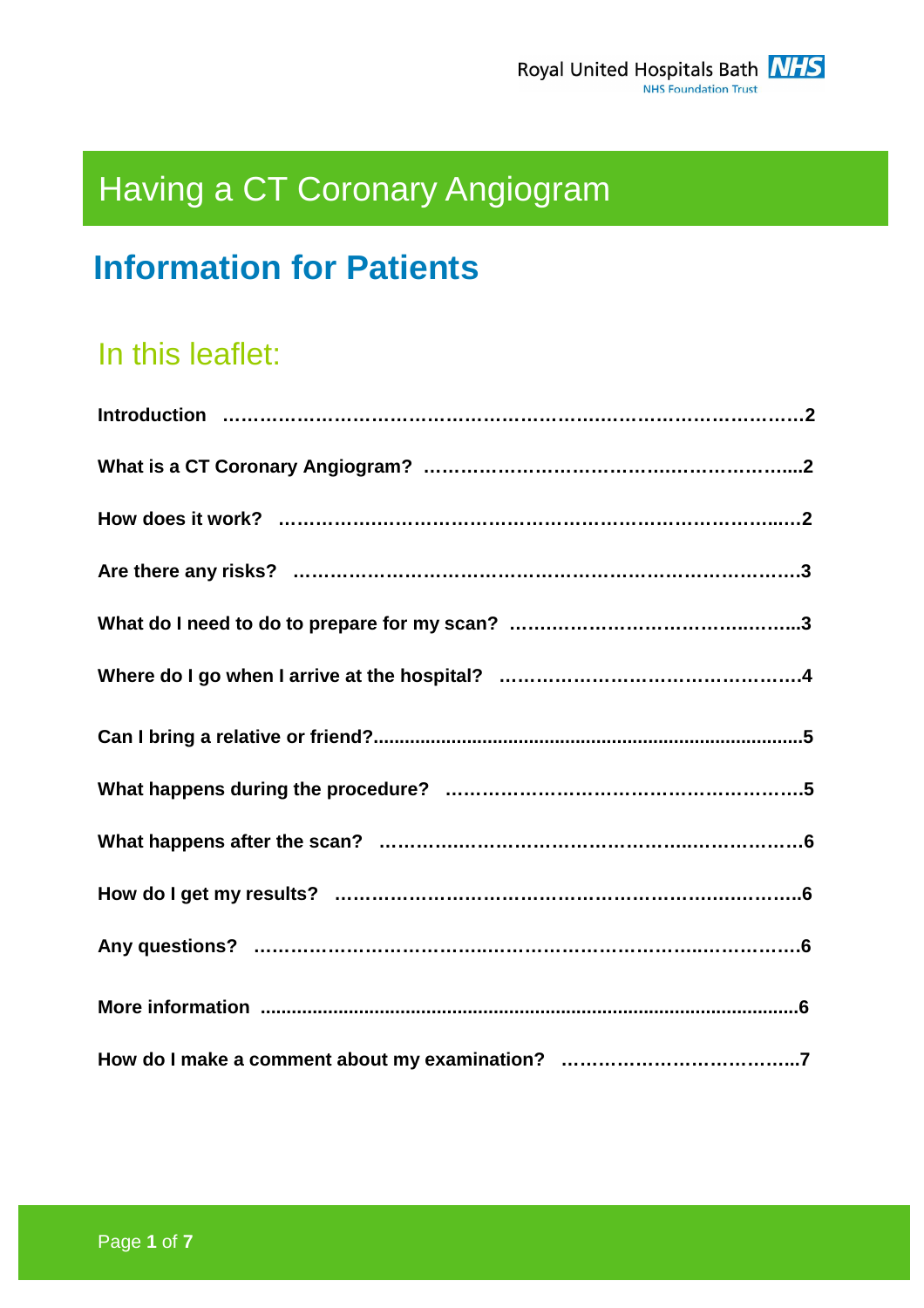### **Introduction**

This leaflet tells you about having a CT Coronary Angiogram, a test to look at the blood vessels to the heart. It explains how the test is done, what to expect, and what the possible risks are.

If you have any questions or concerns, please do not hesitate to speak to a doctor or nurse caring for you.

## What is a CT Coronary Angiogram?

CT is a non-invasive way of looking inside your body to help diagnose medical conditions and guide treatment. A CT (computed tomography) scanner uses special xray equipment and computers to produce images of multiple "slices" of the part of the body being scanned. These images of the inside of the body can then be examined on a computer monitor.

CT Scans provide much greater detail of internal organs, bone, blood vessels and soft tissue than ordinary x-rays and so are often the preferred method of diagnosing a wide range of medical conditions such as cancers, infection, inflammation, trauma and musculoskeletal disorders. A CT Coronary Angiogram can identify calcification, narrowing or blockage of the arteries to the heart.

#### How does it work?

The CT scanner consists of a 'doughnut-shaped' structure with a hole, or short tunnel, in the centre. You will lie on a narrow examination table that slides into and out of this tunnel. X-rays produced by the scanner pass through your body and are detected by electronic sensors on the other side of the ring. This information is sent to a computer that produces a picture of the internal structure of the body. Modern CT scanners are so fast that they can scan through large sections of the body in just a few seconds.

The scanner is operated by a Radiographer, who is a professional trained to carry out X-rays and other imaging procedures. The pictures are displayed on a computer workstation for examination by the Radiologist, who is a doctor specially trained to interpret the images and carry out more complex imaging examinations.



Some scans need to be performed with an injection of special contrast (dye) which is used to enhance visibility of the area being scanned, particularly the blood vessels and blood flow to organs.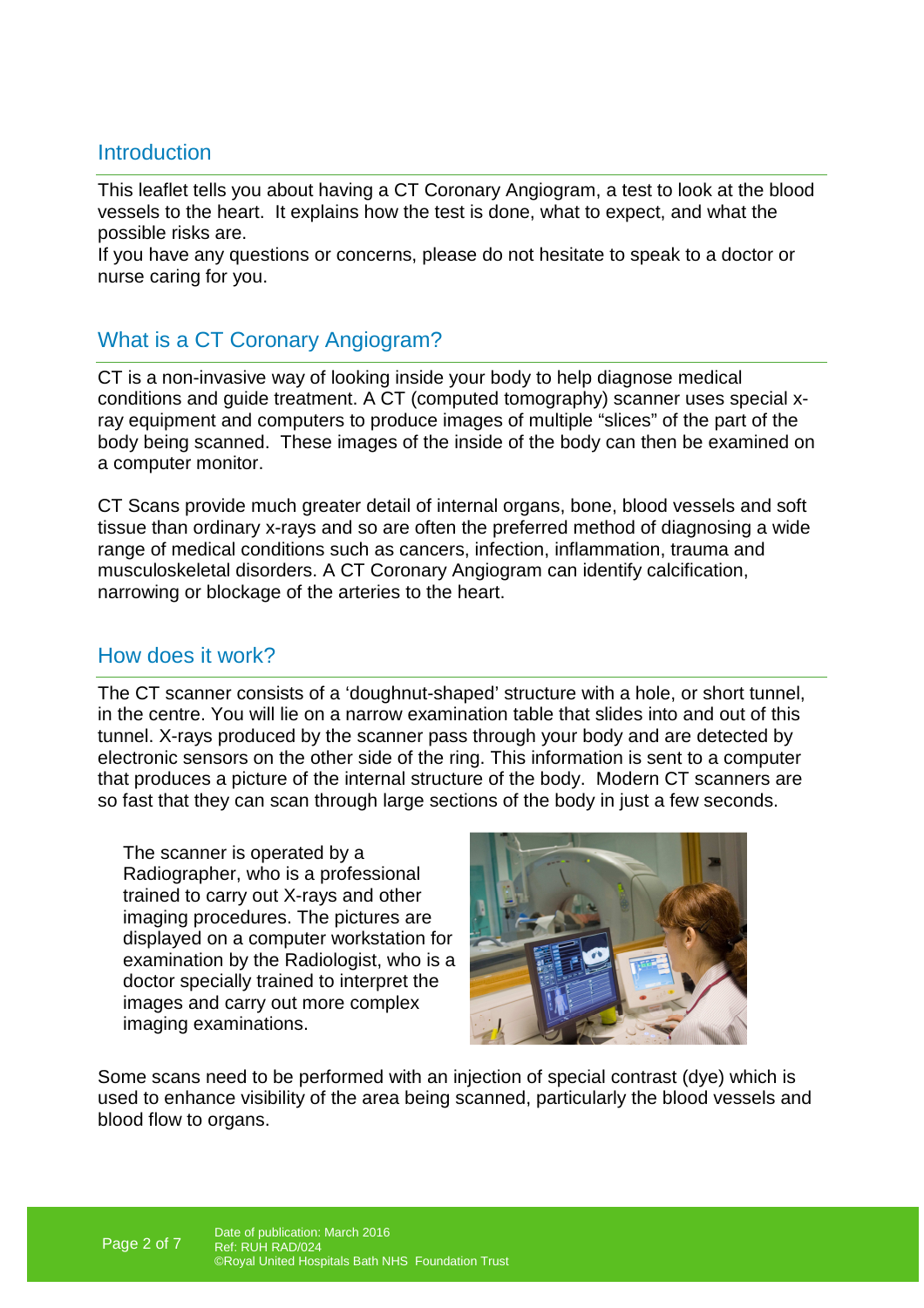## Are there any risks?

CT scanning involves the use of X-rays. There are strict guidelines in place for the use of x-rays in diagnosing medical conditions so CT scans can only be performed at the request of a Doctor. The amount of radiation used is more than an ordinary X-ray of the chest or body and is equal to the natural radiation that we receive from the atmosphere over a period of approximately three years. Women who are or might be pregnant must inform a member of staff in advance. Because children are more sensitive to radiation, they should have a CT study only if it is essential for making a diagnosis and should not have repeated CT studies unless absolutely necessary. We will keep the radiation dose as low as we possibly can.

A CT Coronary Angiogram involves you having a contrast medium (dye) injected into a vein to visualize the blood vessels to the heart. The injection usually causes nothing more than a warm feeling passing around your body, a metallic taste in your mouth and occasionally a sensation of needing to urinate. These effects subside within a few minutes. The risk of serious allergic reaction to contrast materials that contain iodine is extremely rare, and radiology departments are well equipped to deal with them.

Despite these slight risks, your doctor believes it is advisable that you should have this examination, and do bear in mind there are greater risks from missing a serious disorder by not having your scan.

## What do I need to do to prepare for my scan?

#### **Taking tablets and medicines**

Ordinarily you should continue to take all your normal medication.

If you take Metformin (Glucophage) tablets for diabetes, please let us know on the day of your test. We sometimes ask patients to stop these tablets for two days after their test.

• If you are taking Viagra (sildenafil) or similar drugs (phosphodiesterase inhibitors) on a regular basis please contact your cardiologist, GP or other doctor to ensure it is safe for you to refrain from taking this in the 24 hours prior to your procedure.

#### **Females**

Females are asked to contact the Radiology department if you suspect that you may be pregnant OR if the appointment is more than 10 days after the start of your last period. This test uses radiation and there is a risk to the unborn baby if we were to do the Xrays when you are pregnant. When you arrive for your test, you will be asked when your last period started. If it is more than 10 days earlier, your appointment will be postponed.

#### **Allergy to iodine or intravenous contrast medium**

You should inform us in advance if you have a known allergy to iodine or intravenous contrast material (dye). Your doctor may prescribe medications prior to the examination to reduce the risk of an allergic reaction.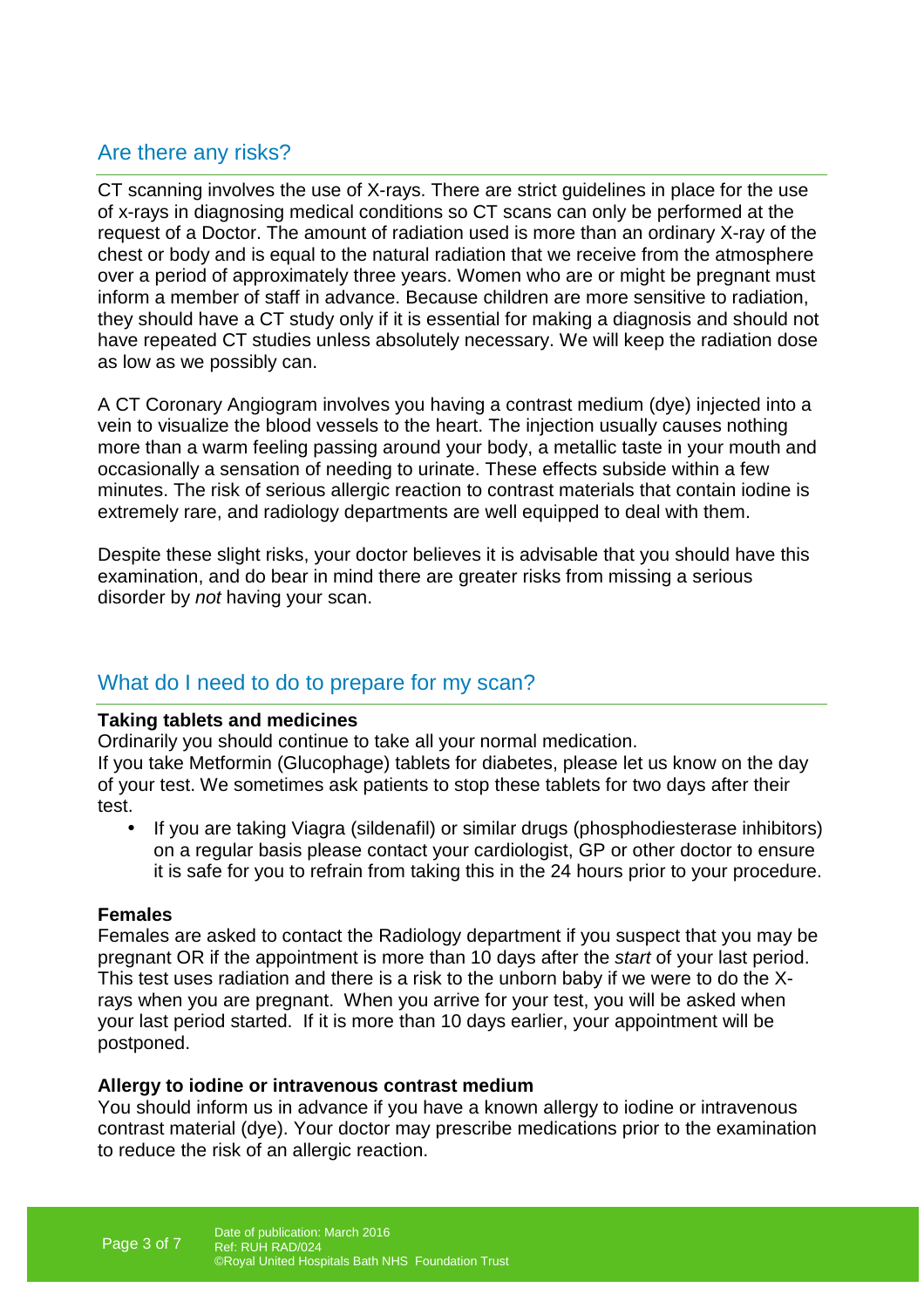## Where do I go when I arrive at the hospital?

Please report to the reception desk in the Radiology department (B8) with your appointment letter. You will be asked to arrive 30 minutes before your scan time. Please click on the following link for a site map of the hospital:

#### http://www.ruh.nhs.uk/finding/documents/RUH\_directory\_map.pdf

You will be asked to sit in the waiting area until called by a member of staff. A member of the team will explain the test and answer any questions.

#### **Please let us know when you arrive for your test if you have any of the following conditions:**

- Diabetes
- Asthma
- Kidney disease
- Thyroid problems
- Any allergies
- You have had a reaction to iodine or any intravenous contrast medium (if you are not sure about this, please ask us).
- Please bring a list of your medications with you.

#### **In addition please let us know if you:**

- Have taken Viagra (sildenafil) or similar drugs (phosphodiesterase inhibitors) in the last 24 hours.
- Are taking Verapamil
- Are taking a beta blocker.
- Are using GTN spray/tablets.
- Have a history of heart disease including:
	- o Heart failure
	- o Valve disease including aortic stenosis
	- o Hypertrophic cardiomyopathy
	- o Heart block/atrioventricular block
	- o Family history of heart disease
	- o Previous heart surgery or coronary stents inserted.
- Have a history of peripheral vascular disease.
- Have a pacemaker or implantable defibrillator.

Your referring doctor should provide this information also, but it is helpful on the day if you can provide it as well.

#### **On the day of the test, prior to your examination:**

• Please avoid caffeine (including tea, coffee, chocolate and many fizzy drinks).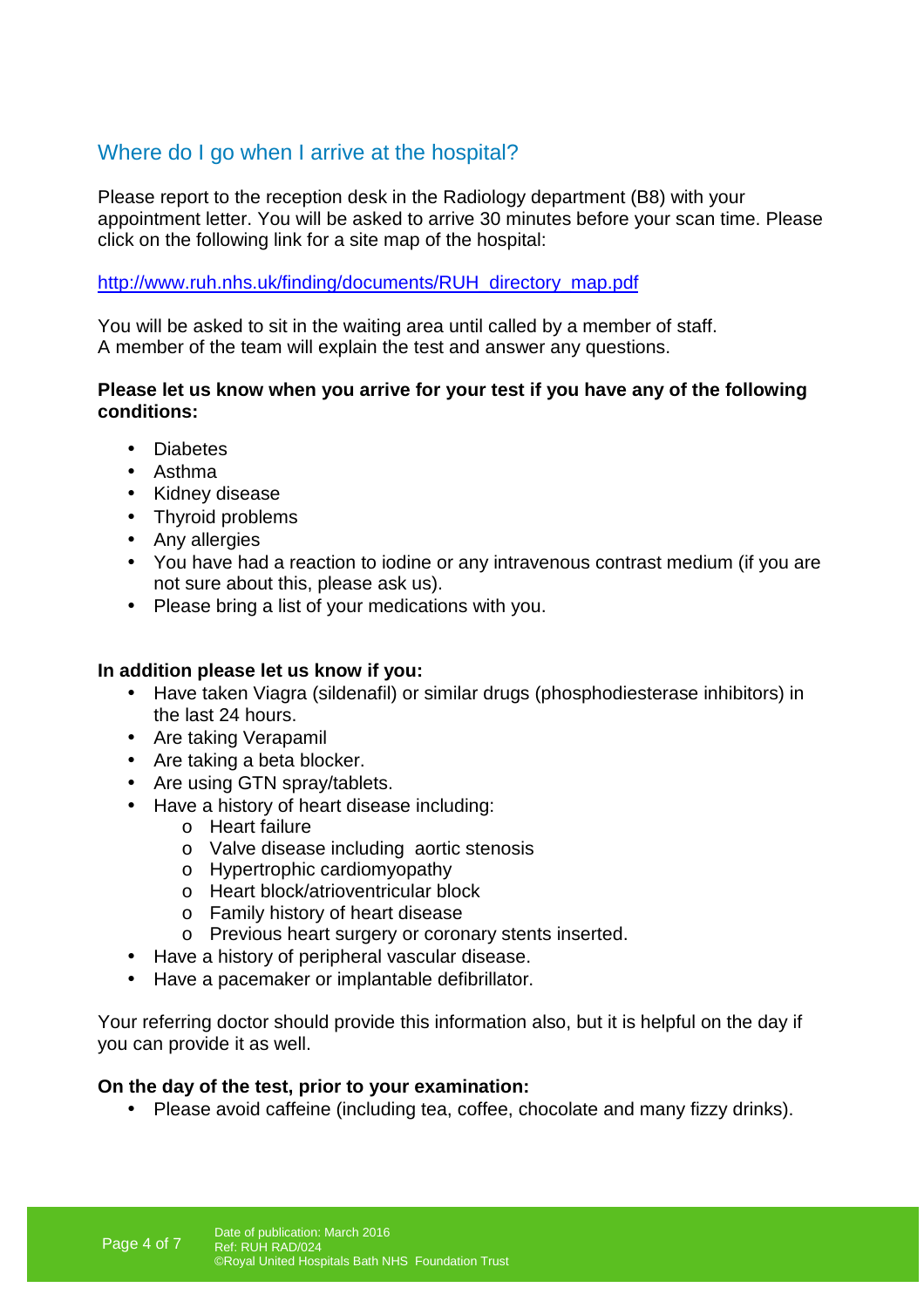If you have to undress for the procedure, you will be shown to a private cubicle and asked to change into a clean gown. You will be asked to remove all jewellery and metal from the area to be scanned. Your clothes and valuables will be secured in a locker until after the procedure.

### Can I bring a relative or friend?

You may bring a relative or friend with you to the appointment but, as the examination uses x-rays, for reasons of safety they will not be able to accompany you into the examination room, except in very special circumstances. If the patient is a young child or is un-cooperative, a parent or health worker may stay in the room, but will be required to wear a protective lead apron.

If you need an interpreter please tell us when you receive your appointment so that we can arrange this.

#### What happens during the procedure?

You will be taken into the CT Scanning Room and asked to lie on the scanner table flat on your back. The radiographer will ensure that you are lying comfortably in the correct position. Straps and pillows may be used to help maintain the correct position and to keep you still during the examination.

You will have a small tube, called a cannula, inserted into one of the veins in your arm. If intravenous contrast is used, the contrast is administered through the cannula before or during the scan using a special pump.

Before the main scan is done you will have three heart monitor leads placed on to the skin at the top of the chest and down the side. These are attached to an ECG machine which monitors your heart beat.

In order to be able to accurately perform the examination your heart rate needs to be steady and around 60 beats per minute. (Your cardiologist/doctor may have prescribed medication (a beta-blocker) to slow your heart rate down before your CT scan).

Anxiety and certain heart conditions can make the heart beat faster than normal – please arrive in plenty of time.

We will check your heart rate prior to commencing the examination. If your heart rate is too high for the scan we may give you a heart rate-lowering medication (beta-blocker) via the cannula in your arm. This is a short-acting drug so your heart rate will return to normal within the hour. Most patients do not notice any change when the medication is administered. We will monitor your blood pressure and heart rate whilst administering the beta-blocker.

On occasion, and despite heart-rate lowering medication, your heart rate may be too high to accurately perform the CT examination. We may carry out part or none of the CT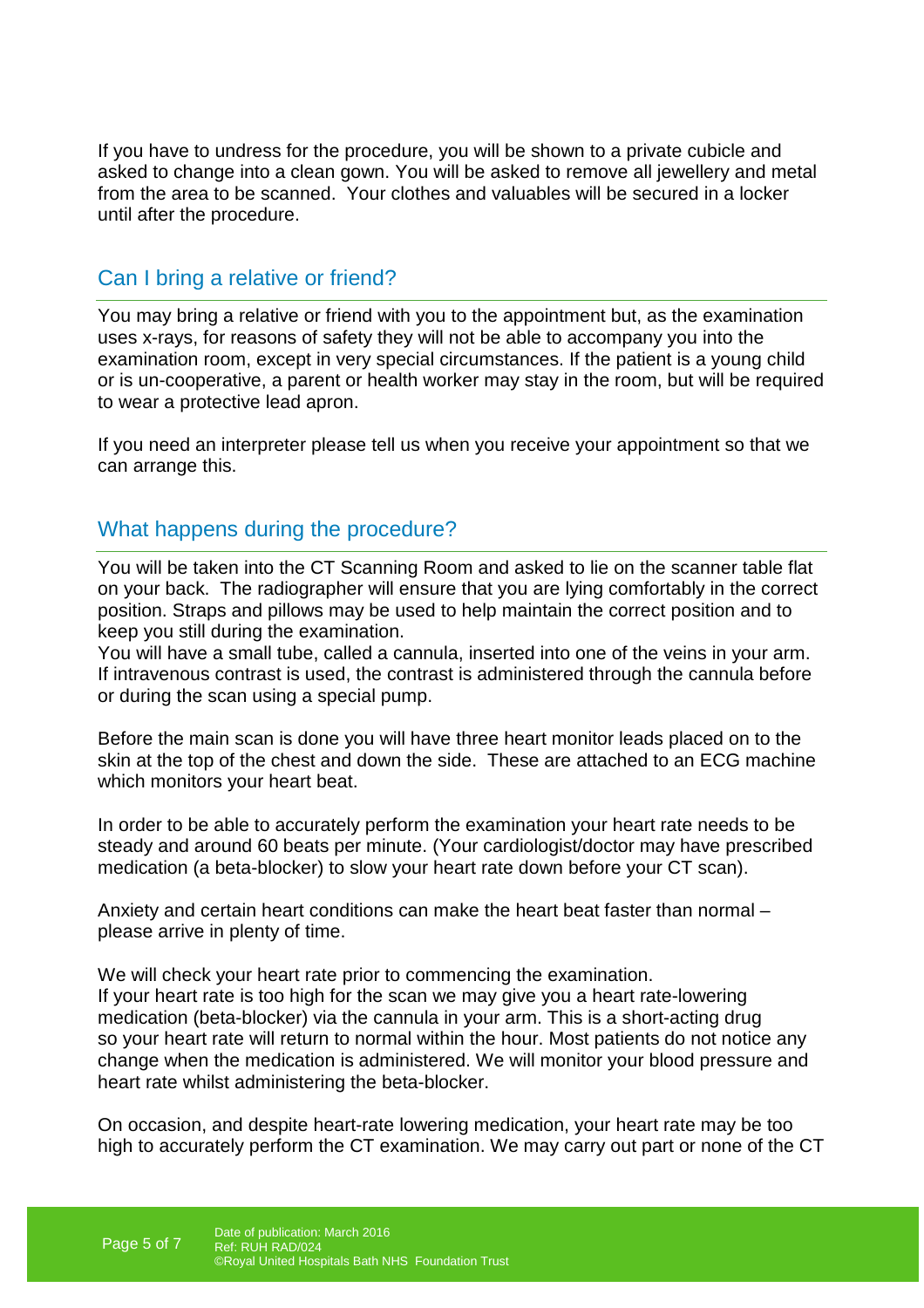scan in this scenario. If this is the case we will inform the doctor who referred you and may re-attempt the test on another day or discuss with them an alternative type of test to help answer their question.

Ordinarily we will also administer a spray (GTN – glyceryl trinitrate) under the tongue just prior to the procedure which allows us to see the vessels surrounding the heart more easily. This can cause a short-lived headache in some patients, which normally resolves quite quickly.

You will be asked to hold your breath and will feel the table move in and out of the scanner whilst the scans are taken. Each scan will take approximately 10-20 seconds (one breath hold). You will be alone in the CT room during the scan but the Radiographer will be able to see, hear and speak to you at all times.

When the scan is finished the radiographer will check the images are correct and complete before helping you get off the table.

#### What happens after the scan?

If you have had an injection of contrast into a vein, or been given medication to slow your heart rate, you will need to stay in the department for 20-30 minutes after your scan. We will recheck your blood pressure to ensure that the effects of the beta-blocker have worn off before you go home. A radiographer or helper will then take the cannula out. You may eat and drink as normal as soon as the examination is finished.

#### How do I get my results?

A specialist Radiologist will review the images from your CT scan and send a report to your doctor. Your GP or hospital Consultant who referred you for the test will see you to discuss the results.

#### Any questions?

We will do our best to make your visit as comfortable and stress free as possible. If you have any questions, or suggestions for us, please contact CT appointments on 01225 825989.

#### More information

For general information about Radiology departments, visit The Royal College of Radiologists' website: https://www.rcr.ac.uk/public-and-media/what-expect-when

For information about the effects of x-rays read the National Radiological Protection Board (NRPB) publication: 'X-rays how safe are they?' on the website: http://www.hpa.org.uk/webc/HPAwebFile/HPAweb\_C/1194947388410